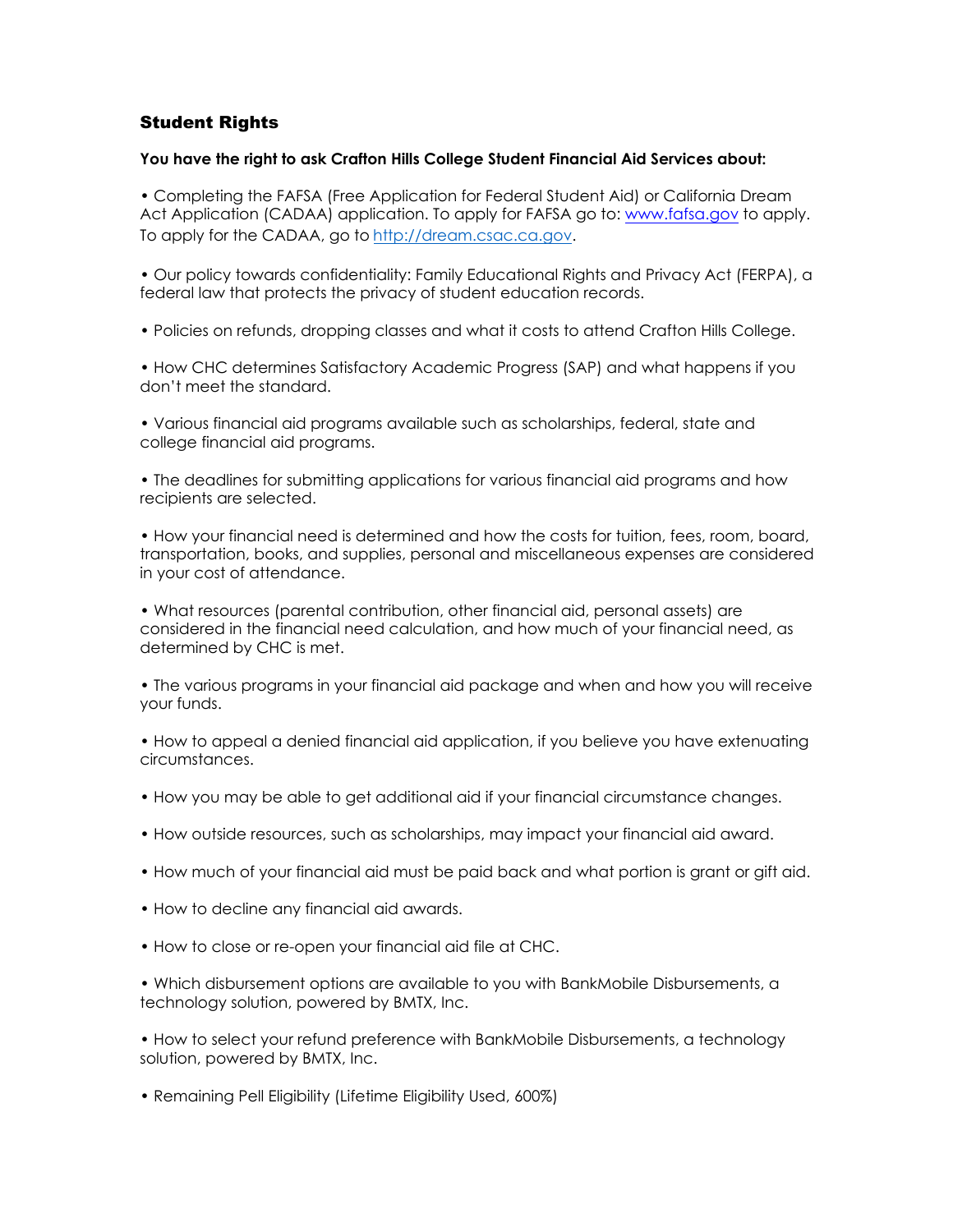## Student Responsibilities

#### **You have the responsibility to:**

• Complete the financial aid application and all required financial aid forms/actions accurately, and in a timely manner. (Intentional misrepresentation on an application or form for financial aid is a violation of the law and a criminal offense subject to penalties.)

• Review and consider all information about CHC's programs before enrolling.

• Read and keep copies of all forms and agreements given to you and that you have signed.

• Activate your CHC student email account and check it regularly for updates and requests.

• Promptly respond to all requests and return all required documentation such as verification forms, additional documents, corrections to submitted documents, or new information needed to complete your financial aid file.

• Report any changes to your situation to the Student Financial Services counter at CHC immediately.

- Ensure all classes you take will fulfill your educational goal requirements.
- Be aware of and comply with all deadlines and understand the school's refund policy.

• Be aware of the Satisfactory Academic Progress (SAP) Standard as defined by the CHC office and maintain your SAP in order to continue receiving financial aid.

• Secure your FSA ID and know that your FSA ID serves as your electronic signature and has the same legal status as a written signature. You should not share this information with anyone.

• Report in writing all additional financial aid resources you receive to the CHC SFS counter.

### **• Abide by all rules and regulations as outlined in the Crafton Hills College Student Handbook, Catalog and course schedule.**

Updating and maintaining accurate student information is a shared responsibility between the student and CHC. If at any time, an error or conflicting information on the FAFSA/CA Dream Application is determined, it is the responsibility of both CHC and the student to correct/resolve the adjustment in aid and/or award amounts. In some cases, the student and/or CHC may be responsible for the immediate repayment of funds already disbursed.

Please be advised that if you have submitted documentation that contains errors to the F.A. office in support of your financial aid file, it is imperative that you notify our office immediately. Failure to notify our office of any changes, such as application corrections or a change in student information will result in a delay in determining your eligibility for